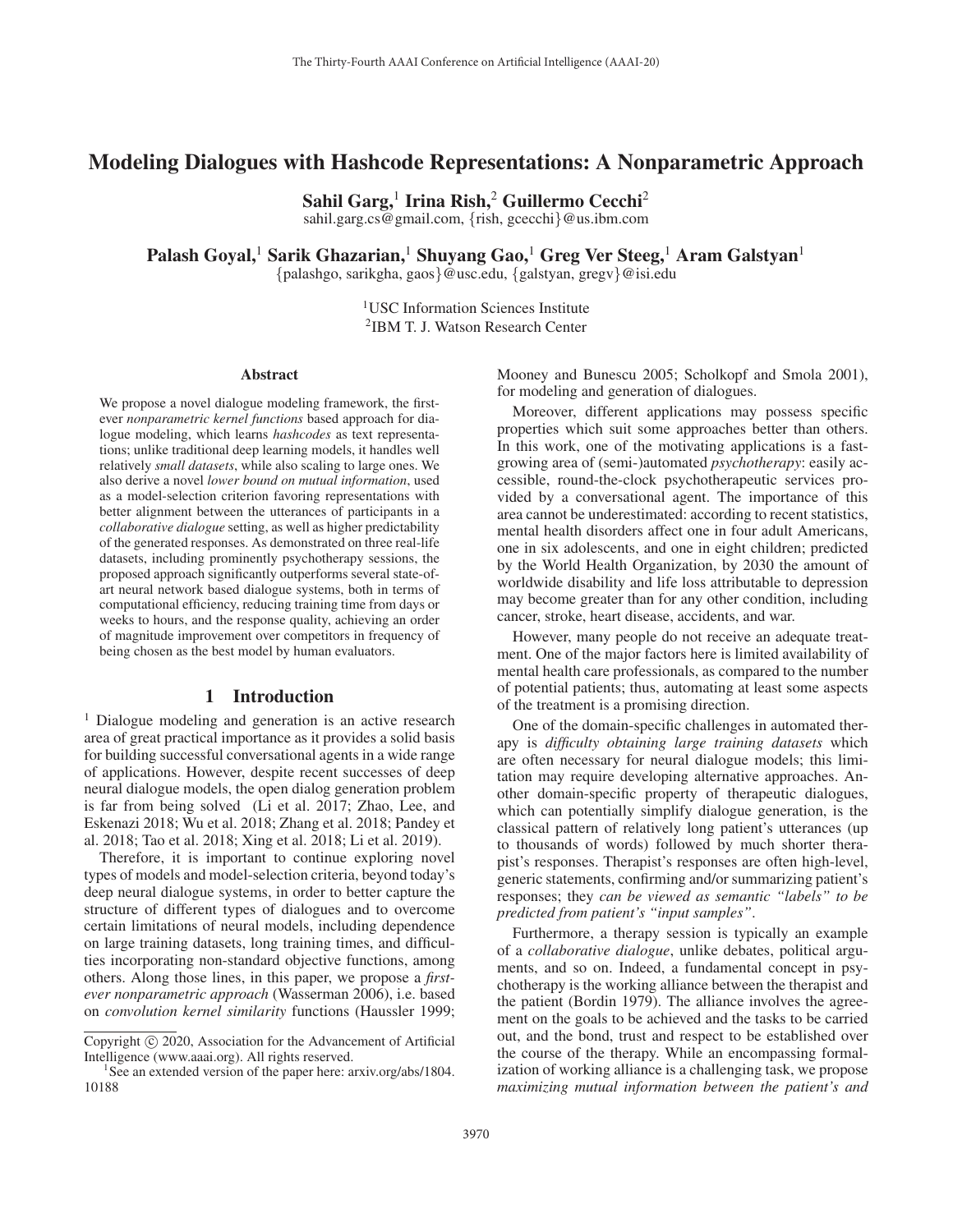



Figure 1: An intuitive illustration of the kernelized hashcodes based framework for dialog modeling. It involves three steps. In the first step (top), we learn a hashing model to obtain hashcode representations of dialogue utterances; the objective behind learning a hashing representation via maximizing the mutual information between a patient (left) and therapist (right) responses is to find a compressed encoding of those responses which preserves the mutually relevant content while ignoring irrelevant details; e.g., in the example above, we would expect a good representation model to capture the content highlighted in boldface as essential to the conversation. In step 2 (bottom left), we train a ensemble of decision tree classifiers so as to infer hashcode for a therapist response, given the hashcode representation of the corresponding patient utterance (input). In step 3 (bottom right), having the inferred therapist hashcode, we map it to a textual response. One can choose a response from the training set of therapist responses, the one for which its hashcode has low hamming distance w.r.t. the inferred therapist hashcode. Or, we can generate a novel response using N-Grams based language modeling, generalized with kernelized hashing of N-Grams.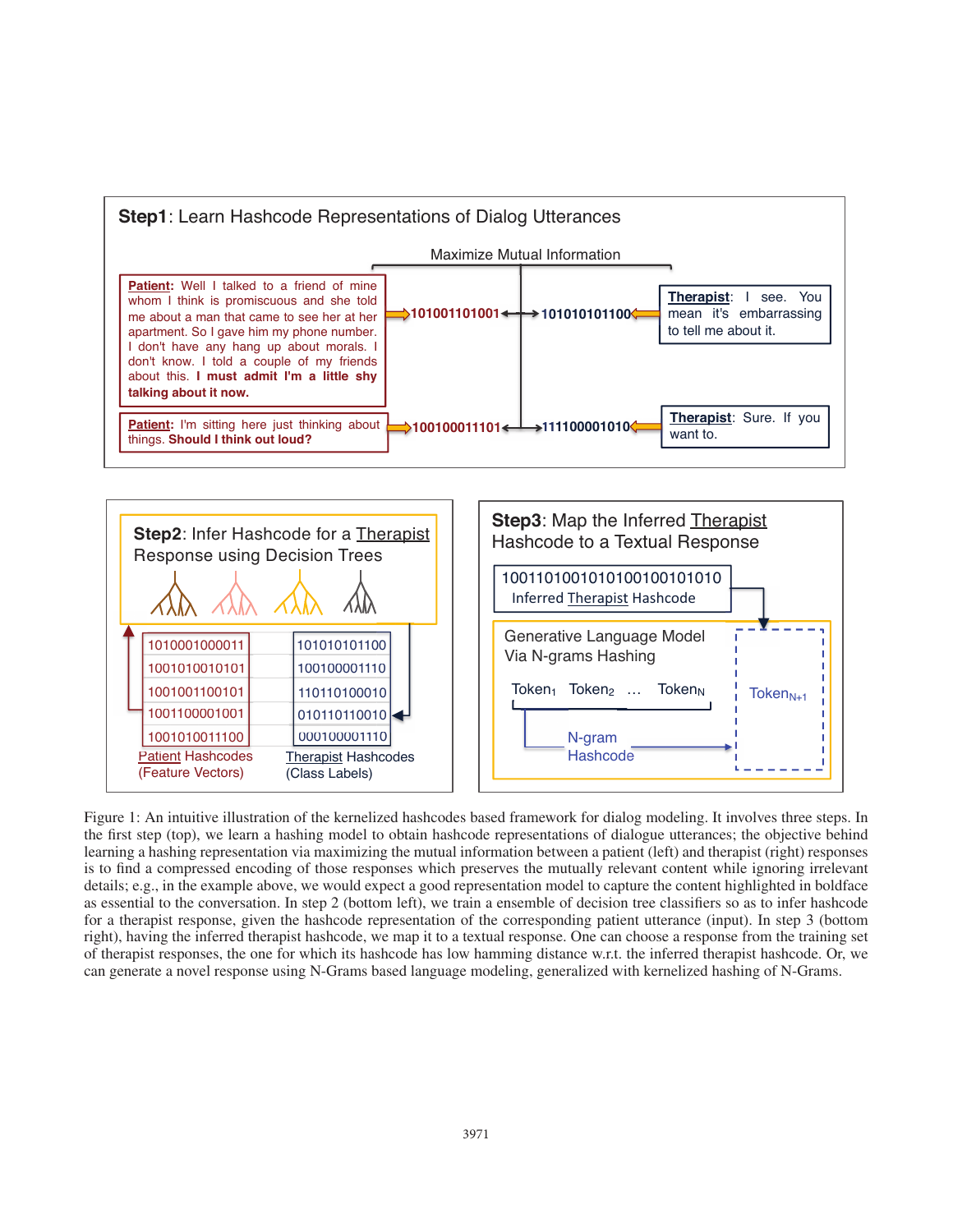*therapist's responses* as a simple criterion helping us capture, to some extent, the dynamics of agreement expected to develop in most therapies, and, more generally, in other types of dialogues<sup>2</sup>. Furthermore, *maximizing mutual information* between the patient's and therapist's can *improve the predictability of the latter from the former*, thus facilitating better dialogue generation.

Motivated by above considerations, we introduce here a novel dialogue modeling framework, the *first-ever nonparametric approach for dialogue modeling*, where responses are represented as *locality-sensitive kernelized hashcodes* (Joly and Buisson 2011; Garg et al. 2019b; 2019a), and the hashing models are optimized using a *novel mutual-information lower bound*, since exact mutual information computation is intractable in high-dimensional spaces; one can also use neural networks for learning the hashcode representations, as we demonstrate in the experiments section. Using hashcode representations allows for a more tractable way of predicting responses in a compressed, general representation space instead of direct generation of textual responses. (Previously, kernelized hashcode representations were successfully applied in the prior works on information-extraction (Garg et al. 2019b; 2019a).) Once the compressed representation of the response is inferred, any separately trained generative model can be plugged in to produce an actual textual response. See Fig. 1 for an illustration of the framework. Note that separating response inference in the representation space from the actual text generation increases method's flexibility, while mutual information criterion facilitates better alignment between the responses of two subjects and higher predictability of the proper response. It is also important to note that, while the psychotherapy domain was our primary motivation, the proposed approach is generally applicable to a wider range of domains as demonstrated in empirical section.

Overall, our *key contributions* include: (1) a novel generic framework for dialogue modeling and generation using *kernelized locality sensitive hash functions*; (2) a *novel lower bound on the Mutual Information (MI)* between the hashcodes of the responses from the two agents used as an optimization criterion for the locality sensitive hash functions; (3) a language model to generate therapist responses, generalizing from the traditional N-grams based language modeling approach via kernelized hashing of N-grams.

We provide an extensive empirical evaluation on three different dialogue domains, from depression therapy to TV show interviews and Twitter data, demonstrating *advantages of our approach* when compared with the state-of-art neural network based dialog systems, both in terms of the *higher quality of generated responses* (especially on relatively small datasets (thousands of samples), including therapy sessions and Larry King TV interviews), as well as *computational efficiency, reducing the training time from days or*

*even weeks (e.g. on near-million-sample Twitter dataset) to a few hours*.

# 2 Dialog Modeling via Hashcode Representations

We now present a novel framework for dialogue modeling using binary hash functions. We will refer to the two dialogue agents as to a patient and a therapist, respectively, although the approach is generally applicable to a wider variety of dialogue settings, as demonstrated later in the empirical section on datasets such as TV show interviews and Twitter dialogues.

## 2.1 Problem Formulation and Approach **Overview**

We consider a dialogue dataset consisting of  $N$  samples,  $S^{pt} = \{S_i^p, S_i^t\}_{i=1}^N$ , where each sample is a pair of a pair of a pair  $S_i^p$  and  $S_i^t$  reof a patient and a therapist responses,  $S_i^p$  and  $S_i^t$ , re $i$ <sup>p</sup> and  $S_i^t$ spectively; we will also use the following notation:  $\bar{S} = \{S_1^p, \dots, S_N^p\}$ ,  $S_1^t, \dots, S_N^t\}$ . Each response is a natural language structure which can be simply a text or a text with part of speech ture which can be simply a text, or a text with part of speech tags (PoS), or a syntactic/semantic parsing of the text.

Given response  $S_i^p$ , the dialogue generation task is to pro-<br>duce the response  $S_i^t$ . We approach this task as a three-stage<br>problem: first, we learn a representation model, based on *lo*problem: first, we learn a representation model, based on *locality sensitive hashing*, which maps each text response  $S_i$ <br>into some hinary hashcode yector  $c_i \in I_0$ ,  $11^H$ , second, we into some binary hashcode vector  $c_i \in \{0, 1\}^H$ ; second, we train a classifier to infer the therapist's hashcode  $c_i^*$  given the patient's hashcode  $c_i^p$ , so that the inference takes place in the abstract representati in the abstract representation space; *hashcode representation aims at capturing, in a compressed form, the semantic essence of the responses while leaving out irrelevant details*; finally, we produce a textual response based on the predicted hashcode representation.

Our objective is to choose a hashcode-based text representation model so that consecutive responses of the dialogue participants are maximally relevant to each other, as measured by the mutual information between the corresponding hashcode representations; from another perspective, this will also make the response of the second's person more predictable given the first person's response.

## 2.2 Background: Kernelized Locality Sensitive Hashing

The main idea behind locality sensitive hashing is that, data points which are similar to each other as per some features, are assigned hashcodes within a short Hamming distance to each other, and vice versa (Grauman and Fergus 2013; Zhao, Lu, and Mei 2014; Wang et al. 2017). Such hashcodes can be used as generalized representations of language structures, e.g. responses of dialogue participants. There are multiple hash functions proven to be locality sensitive (Wang et al. 2017). Kernelized locality-sensitive hashing approaches have also been developed (Kulis and Grauman 2009; Joly and Buisson 2011), which are recently shown to be applicable for learning representations of natural language (Garg

 $2$ Note that imbalanced response length between the two participants, as well as collaborative property, are shared with some other types of dialogues, e.g., TV show interviews such as Larry King dataset analyzed in this paper, where the guest of a show produces long responses, with the host inserting relatively short comments facilitating the interview.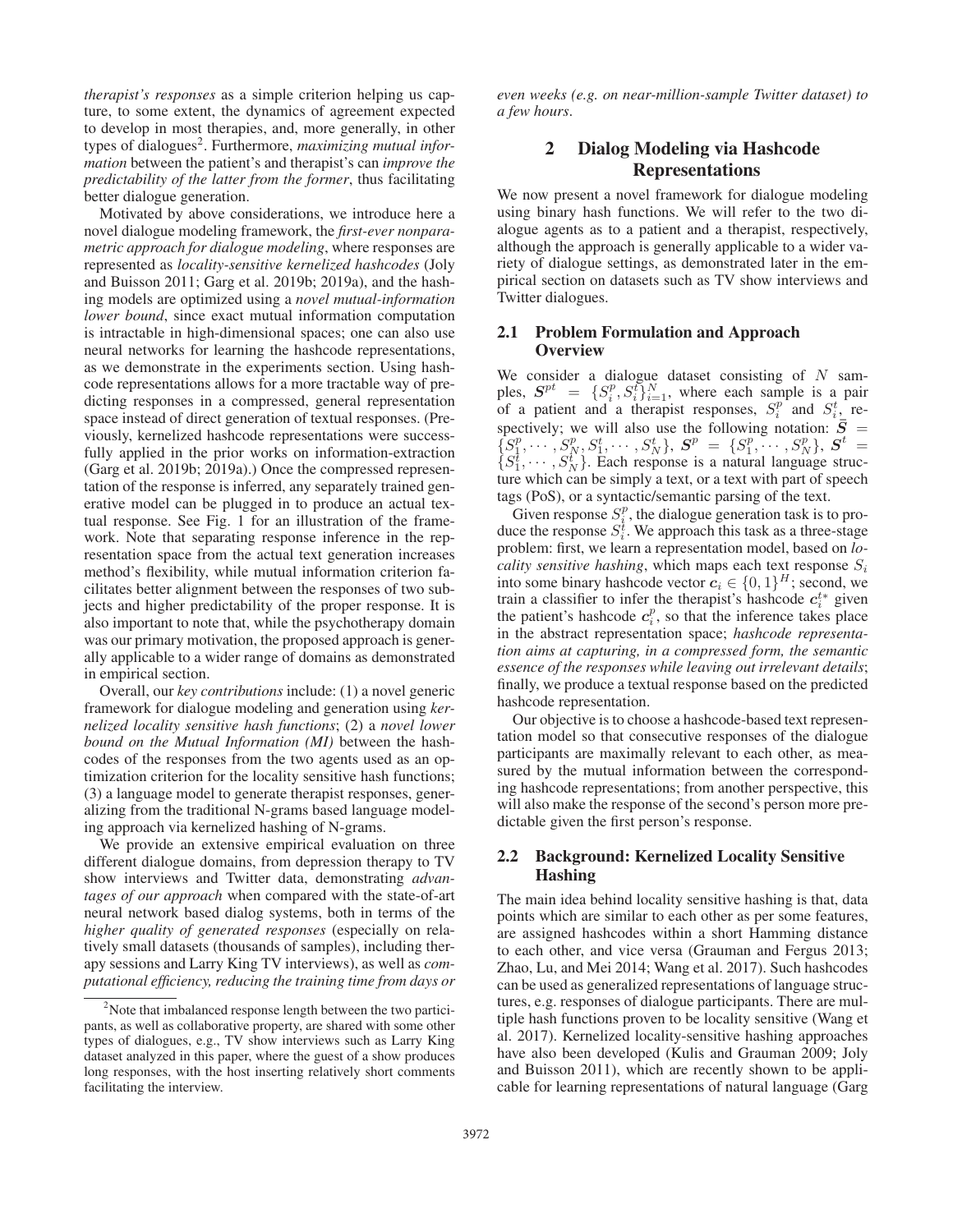et al. 2019b; 2019a). These techniques rely on a convolution kernel similarity function  $K(S_i, S_j; \theta)$  defined for any pair of structures  $S_i$  and  $S_j$  with kernel parameters  $\boldsymbol{\theta}$  (Srivastava, Hovy, and Hovy 2013; Mooney and Bunescu 2005; Haussler 1999).

In order to construct hash functions for mapping textual responses to hashcodes, we will first select from a training dataset a random subset of text structures (responses)  $S^R \subset \overline{S}$  of size  $|S^R| = M$ , called a *reference set*. Further, let  $h_l(S_i)$ ,  $l = 1, \dots, H$ , denote a set of H binary-valued hash functions, and let  $h(S_i)$  denote vector  $\{h_l(S_i)\}_{l=1}^H$ .<br>The hashcode representation of response S, will be given The hashcode representation of response  $S_i$  will be given as  $c_i = h(S_i)$ . as  $c_i = h(S_i)$ .<br>To generate

To generate a hash function  $h_l(S_i)$ , for each bit l, we first select a random subset  $S_l^R \subset S^R$  of the reference set  $|S_l^R| = 2\alpha$ . Next we assign label 0 to a randomly so set,  $|S_l^R| = 2\alpha$ . Next, we assign label 0 to  $\alpha$  randomly se-<br>leated elements of  $S^R$  and label 1 to the remaining  $\alpha$  alge lected elements of  $S_l^R$ , and label 1 to the remaining  $\alpha$  elements of that set creating an artificial binary-labeled trainments of that set, creating an artificial binary-labeled training dataset  $3$ , which can be now fed into any binary classifier to learn a function  $h_l(S_i)$ . We generate H such random splits of the reference set, and learn the corresponding  $H$  binary classifiers, as hash functions. We also tried kernelized k-nearest neighbor classifier (kNN), resulting into hashing approach we refer to as *LSH-RkNN*.

Overall, to obtain a hashcode of a given response  $S_i$ , we must compute M kernel similarities,  $K(S_i, S_j)$ ,  $\forall S_j \in \mathbf{S}^R$ . For a limited size  $(M)$  of the reference set  $S<sup>R</sup>$ , hashcodes can be computed efficiently, with the computational cost linear in  $H$ ; also, note that LSH techniques described above are easily parallelizable.

Finally, our *LSH-RLSTM* model uses LSTM language model for generating hashcodes; no reference set optimization is required here, since LSTM easily handles large training datasets; however, other hyperparameters, including network's architecture, need to be optimized.

## 2.3 Learning Kernelized Hashcode Representations for Dialog Modeling

Given that each specific hashing model described above involves several model-selection choices, our task will be to optimize those choices using the information-theoretic criterion proposed below.

### Optimizing LSH Model Parameters

As per the discussion of LSH above, an LSH model involves the function  $\mathit{lsh}(.\mathit{;}\theta, S^R)$  for mapping text responses to hashcodes:  $c_i = \mathbf{lsh}(S_i; \theta, \mathbf{S}^R)$ , where  $c_i = h(S_i) = (h_i(S_i))^H$ , and where each hash function  $h_i()$  is built  $(h_l(S_i))_{l=1}^H$ , and where each hash function  $h_l(.)$  is built based on a random subset of  $S^R$  using either a kernel (kNN, SVM) or a neural network (LSTM) classifier. For the case of kernel-based LSH,  $\theta$  are the parameters of a convolution kernel similarity function  $K(S_i, S_j)$ . For neural hashing (LSH-RLSTM), *θ* refers to the neural architecture hyperparameters (number of layers, the number of units in a layer, type of units, etc.);  $\theta$  also includes LSH-specific parameters such as  $\alpha$ .

When learning LSH models on a training datset, the (hyper) parameters  $\hat{\theta}$  as well as the reference set  $S<sup>R</sup>$  will be optimized with respect to the information-theoretic objective introduced below. Namely, for LSH-RkNN and LSH-RMM, the kernel parameters  $\theta$  are optimized via grid search. For LSH-RLSTM,  $\theta$  reflects the neural architecture, i.e. the number of layers and the number of units in each layer, optimized by greedy search. Similarly,  $S<sup>R</sup>$  is also constructed via a greedy algorithm.

#### Information-Theoretic Objective Function

The objective function for hashcode-based model selection in dialog generation should (1) characterize the quality of hashcodes as generalized/compressed representations of dialogue responses and (2) favor representation models leading to higher-accuracy response generation.<br>Mutual information  $\mathcal{I}(S^p : S^t)$  between the dialog re-

Mutual information  $\mathcal{I}(S^p : S^t)$  between the dialog responses  $S^p$  (e.g, patient) and  $S^t$  (e.g., therapist) is a natural candidate objective as it implies higher predictability of one response from another. Though, it is hard to compute in practice as the joint distribution over all pairs of textual responses is not available. However, we can attempt to approximate it using hashcode representations. If *<sup>h</sup>*(.) represents a function from the space of all statements to the hashing code space, then the *data processing inequality* implies that  $\forall h(.)$ ,  $\mathcal{I}(S^p : S^t) \geq \mathcal{I}(h(S^p) : h(S^t))$ , and maximiz-<br>ing the quantity on the right can be more computationally ing the quantity on the right can be more computationally feasible.

Thus we will maximize the *mutual information (MI)* between the response hashcodes, over LSH model parameters; it turns out that MI reflects both the inference accuracy as well as the representation quality, as we will see below:

$$
\underset{\boldsymbol{\theta}, \boldsymbol{S}^R}{\arg \max} \ \mathcal{I}(\boldsymbol{C}^{\boldsymbol{p}} : \boldsymbol{C}^{\boldsymbol{t}}); \tag{1}
$$

$$
C^{p} = \mathbf{lsh}(S^{p}; \theta, S^{R}), C^{t} = \mathbf{lsh}(S^{t}; \theta, S^{R}) \tag{2}
$$

$$
\mathcal{I}(C^p; C^t) = \mathcal{H}(C^t) - \mathcal{H}(C^t|C^p)
$$
 (3)

Herein,  $C^p$  and  $C^t$  are the multivariate binary random variables associated with the hashcodes of patient and therapist responses, respectively. Minimizing the conditional entropy,  $\mathcal{H}(C^t|C^p)$ , improves the predictive accuracy when infer-<br>ring therapist response hashcode, while maximizing the enring therapist response hashcode, while maximizing the entropy term,  $\mathcal{H}(\mathcal{C}^t)$ , should ensure good quality of the hash-<br>codes as generalized representations of text responses: thus codes as generalized representations of text responses; thus MI objective satisfies both criteria stated at the beginning of this section.

#### Mutual Information Lower Bound for Efficiency

Since computing mutual information between two highdimensional variables can be both computationally expensive and inaccurate if the number of samples is small (Kraskov and Grassberger 2004; Walters-Williams and Li 2009; Singh and Póczos 2014; Gao, Ver Steeg, and Galstyan 2015), we develop a (novel) lower bound on the mutual information which is easy to compute. For derivation details, see the supplementary material.

<sup>&</sup>lt;sup>3</sup>For a more sophisticated methodology to assign the artificial binary labels, and to select the random subsets of  $S<sup>R</sup>$ , refer to the recent work by (Garg et al. 2019a).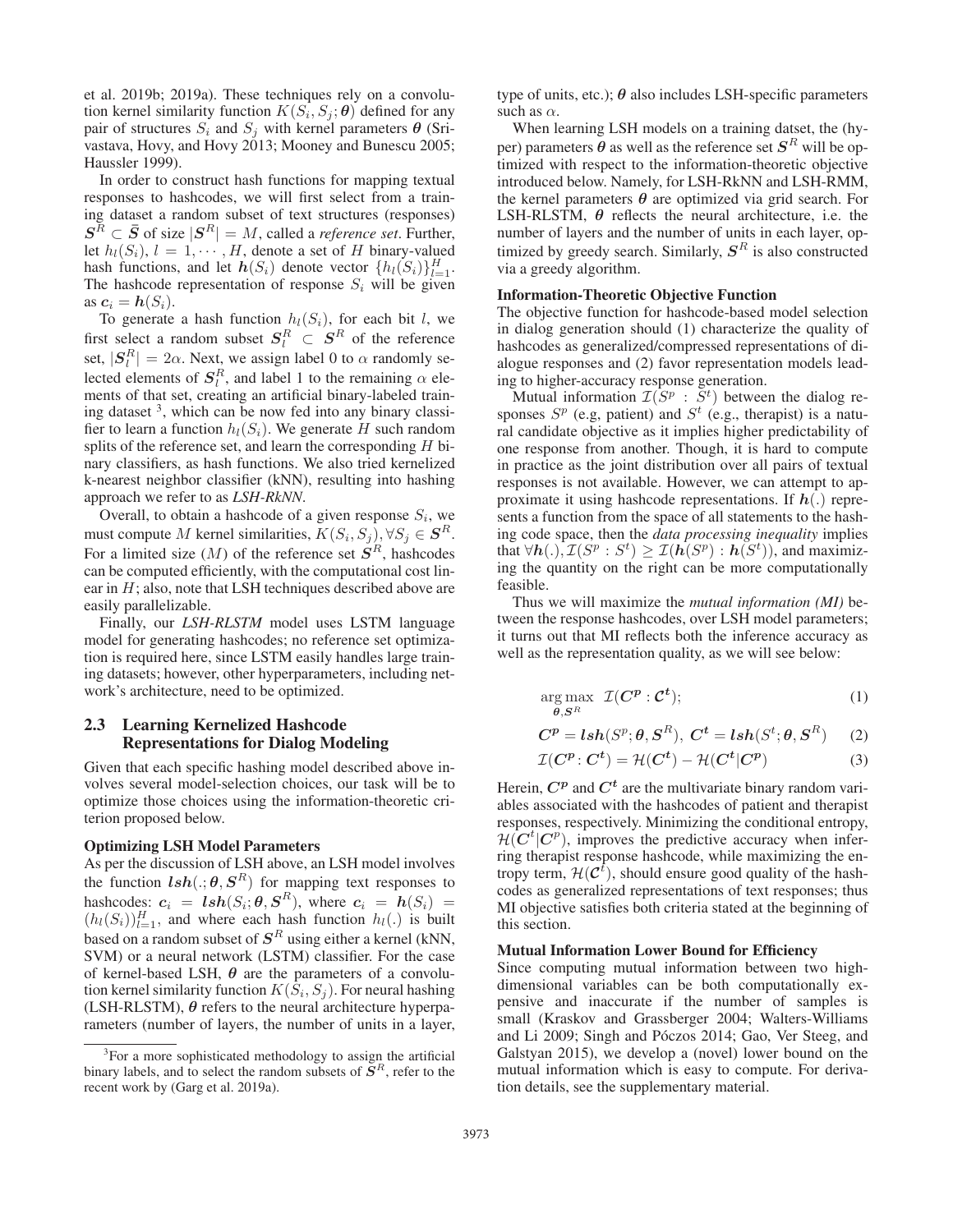Algorithm 1 Response Generation via Hashing of N-grams

Require: Therapist response sentences from the training set,  $S^t$  and their hashcodes,  $C^t$ ; N-grams from the training set,  $S^g$ , and their hashcodes,  $C^g$ ; an inferred therapist hashcode,  $c^t_*$ .

- 1:  $S<sup>t</sup>$  ← samplePrefix( $c<sup>t</sup>, C<sup>t</sup>, S<sup>t</sup>$ ) % sampling from therapist responses matching the inferred therapist hashcode.
- 2: while True do
- 3:  $S^g \leftarrow$  extractSuffixAsNgram( $S^t$ )
- 4:  $c^g \leftarrow$  computeHashcodeOfNgram( $S^g$ )
- 5:  $w^g \leftarrow \text{inferNextToken}(c^g, C^g)$  % for an Ngram, there are tokens to follow as suffix along with the probabilities. *Tokens from all the relevant N-Grams in the training set, matched via hashcodes, are aggregated for sampling.*
- 6:  $S^t$  ← appendTokenToResponse( $S^t$ ,  $w^g$ )
- 7:  $c^t \leftarrow \text{computeHashcodeOfResponse}(S^t)$
- 8:  $f^t$  ← computeLikelihood( $c^t, c^t_*, C^t$ ) % likelihood per the responses in training set matched via hashcodes, and *hamming distance w.r.t. the inferred hashcode.*
- 9: if  $f^t$  is high then

10: **return**  $S^t, f^t$ , f<sup>t</sup> *% return the therapist response.*

11: **else if**  $f^g$  is very low **then** 

12: 
$$
S^t \leftarrow
$$
 backtrack $(S^t)$  % Some of the tokens in the suffix are removed from the response.

- 13: end if
- 14: end while

We will first introduce the information-theoretic quantity called *Total Correlation* (Watanabe 1960),  $TC(C) = \sum \mathcal{H}(C) = \mathcal{H}(C)$  which captures non-linear correlation  $\sum_{j} \mathcal{H}(C_j) - \mathcal{H}(C)$ , which captures non-linear correlation

among the dimensions of a random variable  $C$ ; given an additional random variable  $Y, \mathcal{TC}(\mathbf{C} : Y)$  is defined as:

$$
\mathcal{TC}(\mathbf{C} : \mathbf{Y}) = \mathcal{TC}(\mathbf{C}) - \mathcal{TC}(\mathbf{C}|\mathbf{Y}). \tag{4}
$$

Theorem 1 (Lower Bound on Mutual Information). *Mutual information between two random hashcode variables,*  $\mathcal{I}(\mathbf{C}^{\mathbf{p}}:\mathbf{C}^{\mathbf{t}})$ *, can be bounded from below as follows:* 

$$
\mathcal{I}(\mathbf{C}^{\mathbf{p}}:\mathbf{C}^{\mathbf{t}})\geq \sum_j \mathcal{H}(C_j^t)-\mathcal{TC}(\mathbf{C}^{\mathbf{t}}:\mathbf{Y}^*)+\sum_j \left\langle \log q(C_j^t|\mathbf{C}^{\mathbf{p}}) \right\rangle.
$$

*Herein,*  $TC(C^t : Y)$  *describes Total Correlations within Ct that can be explained by a latent variables representation*  $Y$ ;  $q(C_j^t | C^p)$  *is a proposal conditional distribution for*<br>the *i*, bit of the hashacle  $C^t$  predicted vaire a probabilis the  $j_{th}$  bit of the hashcode  $C<sup>t</sup>$  predicted using a probabilis*tic classifier, like a Random Forest model.*

As discussed in (Ver Steeg and Galstyan 2014),  $TC(C^t)$ : *Y*<sup>\*</sup>) can be computed efficiently.

Note that the first two terms in the MI lower bound contribute to improving the quality of hashcodes as response representations, maximizing entropy of each hashcode bit while discouraging redundancies between the bits, while the last term containing conditional entropies aims at improving inference of individual hashcode bits.

Moreover, one can use the proposed MI LB as an *evaluation metric of the dialog quality on test data*, i.e. the alignment/relevance between the responses of two dialog agents.

Also, note that mutual information criterion has been used previously to optimize kernelized hashcode representations for binary classification problems (Garg et al. 2019b; 2019a). The approximation of mutual information proposed in those prior works are not applicable for dialog modeling.

We also use a normalized metric, dividing MI LB by an upper bound on joint entropy,

$$
\mathcal{H}(C^t) = \sum_j \mathcal{H}(C_j^t) - \mathcal{TC}(C^t)
$$
\n(5)

$$
\leq \sum_{j}^{J} \mathcal{H}(C_{j}^{t}) - \mathcal{TC}(C^{t} : Y^{*}). \tag{6}
$$

For  $TC(C^t|Y^*)=0$ , i.e. when a latent representation *Y <sup>∗</sup>* is learned which explains all the Total Correlations in  $C_t$ , the upper bound becomes equal to the entropy term; practically, for the case of hashcodes, learning such a representation should not be difficult, so the bound should be tight.

Having learned a model to hash patient or therapist utterances, we train a Random Forest classifier, or any classifier, to infer hashcode for a therapist response given the input of a hashcode of a patient utterance, as illustrated in Fig. 1. For mapping the inferred therapist hashcode to a textual response, we have two choices. One simple choice, which works well for therapeutic dialog like problems, is to select a therapist response from the training set by matching its hashcode w.r.t. the inferred hashcode. Second choice is to generate a new response given the inferred hashcode, for which we propose a novel approach in the following section.

## 2.4 Dialogue Generation with Kernelized Hashing of N-grams

For generation of a therapist dialogue response, given the input of its kernelized hashcode representation, we propose a new language model by generalizing the traditional approach of N-grams language modeling with kernelized hashing of N-grams. The fundamental problem with the tradi-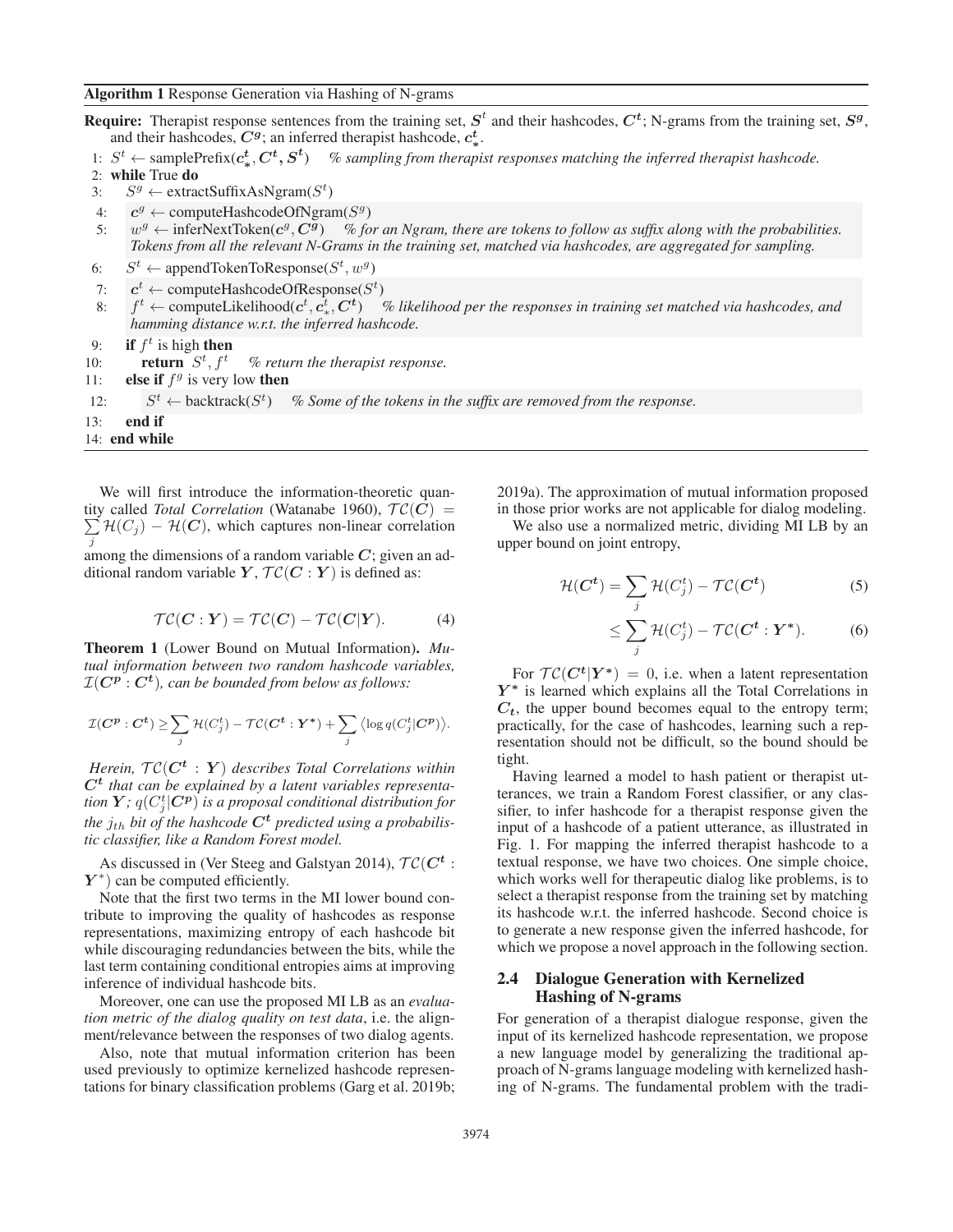| Model                          | Average         | Greedy          | Extrema         | Average                | Greedy        | Extrema         | Average                   | Greedy        | Extrema       |
|--------------------------------|-----------------|-----------------|-----------------|------------------------|---------------|-----------------|---------------------------|---------------|---------------|
| LSTM (Vinyals and Le 2015)     | $0.61 \pm 0.31$ | $0.58 \pm 0.29$ | $0.28 \pm 0.16$ | 0.51                   | 0.39          | 0.37            | $0.71 + 0.24$             | $0.60 + 0.20$ | $0.35 + 0.14$ |
| HRED(Serban et al. 2016a)      | $0.48 + 0.23$   | $0.43 + 0.20$   | $0.29 + 0.16$   | 0.50                   | 0.38          | 0.36            | $0.71 + 0.25$             | $0.61 + 0.20$ | $0.29 + 0.12$ |
| VHRED(Serban et al. 2017)      | $0.48 + 0.23$   | $0.43 + 0.20$   | $0.29 + 0.16$   | 0.53                   | 0.40          | 0.38            | $0.70 + 0.24$             | $0.72 + 0.25$ | $0.43 + 0.18$ |
| LSH-RkNN                       | $0.60 + 0.37$   | $0.58 + 0.34$   | $0.37 + 0.24$   | $0.61 \pm 0.17$        | $0.40 + 0.1$  | $0.25 + 0.09$   | $0.76 + 0.28$             | $0.60 + 0.21$ | $0.34 + 0.15$ |
| LSH-RMM                        | 0.56+0.38       | $0.53 + 0.33$   | $0.31 + 0.23$   | $0.61 + 0.17$          | $0.41 + 0.13$ | $0.25 + 0.09$   | $0.73 + 0.28$             | $0.59 + 0.22$ | $0.35 + 0.16$ |
| <b>LSH-RLSTM</b>               | $0.64 + 0.37$   | $0.51 + 0.28$   | $0.28 \pm 0.19$ | $0.60 + 0.18$          | $0.39 + 0.13$ | $0.24 \pm 0.09$ | $0.76 + 0.27$             | $0.58 + 0.21$ | $0.33 + 0.15$ |
| (a) Depression Therapy Dataset |                 |                 | (b)             | <b>Twitter Dataset</b> |               | (c)             | <b>Larry King Dataset</b> |               |               |

Table 1: Comparison between state-of-art neural network models (LSTM, HRED and VHRED) and the proposed hashing models (LSH-RkNN, LSH-RMM and LSH-RLSTM), on three datasets – Depression Therapy, Twitter, and Larry King data – using word embedding-based similarity metrics between the actual and generated responses. Mean and standard deviation across samples (response pairs) are reported for all metrics, for each test set except for Twitter results with prior art models (LSTM, HRED, VHRED) - we used the numbers reported in (Serban et al. 2017), without rerunning the models; standard deviations were not reported in that paper.

tional N-grams based language models is that the approach is restricted to N-grams of short length (Pauls and Klein 2011; Bengio et al. 2003). As we increase the length of Ngrams, it becomes difficult to generalize the applicability of N-grams from a training corpus to test settings due an explosion in the number of possible N-grams.

In light of the recent developments on learning kernelized hashcode representations of natural language (Garg et al. 2019b; 2019a), it is possible to generalize the existing Ngram language models via kernelized hashing of N-grams. While it is low probable to exactly match an N-gram of large length w.r.t. the ones in a training corpus, it is feasible to find a match for its hashcode representation. This is because Ngrams sharing relevant patterns are assigned same kernelized hashcode. Along these lines, instead of N-grams, probabilities are computed for hashcodes of N-grams per the occurrence statistics of N-grams assigned same hashcode, and so it applies for the conditional probabilities, which gives us the basic language model for generating therapist responses; see the pseudo code in Alg. 1.

For hashing of N-grams, we use an unsupervised kernelized hashing model; the supervised dialog hashing model, that we proposed in the previous section, is used only for hashing of dialogue utterances, not N-grams. In (Garg et al. 2019a), an information theoretic approach for nearlyunsupervised learning of kernelized representations is proposed for information extraction task, that is easily extensible for unsupervised learning settings.

## 3 Empirical Evaluation

Several variants of the proposed hashing based dialog model, using kNN, SVM or LSTM to build hashcodes, respectively, were evaluated on three different datasets and compared with three state-of-art dialog generation approaches of (Serban et al. 2017; 2016a) and (Vinyals and Le 2015). Besides several standard evaluation metrics adopted by those approaches, we also report the *model rankings obtained by human evaluators* via Amazon Mechanical Turk.

## 3.1 Experimental Setup

#### **Datasets**

The three datasets used in our experiments include (1) depression therapy sessions, (2) Larry King TV interviews and (3) Twitter dataset. The *depression therapy dataset*<sup>4</sup> consists of transcribed recordings of nearly 400 therapy sessions between multiple therapists and patients. Each patient response  $S_i^t$  followed by therapist response  $S_i^p$  is treated as a single<br>sample: all such pairs from all sessions were combined into sample; all such pairs, from all sessions, were combined into one set of N=42000 samples. We select 10% of the data randomly as a test set (4200 samples), and then perform another random 90/10 split of the remaining 38,000 samples into training and validation subsets, respectively. We follow the experimental setup from prior work cited above when comparing the respective neural network models with our hashing based approaches: all models are trained only once using the same training and validation datasets, and evaluated on the same test set. However, for our hashing model metrics introduced below, we average the estimates over 10 random subsets using 95% of test samples each time.

The *Larry King dataset*<sup>5</sup> contains transcripts of interviews with the guests of TV talk shows, conducted by Larry King, the host. Similarly to the depression therapy dataset, we put together all pairs of guest/host responses from 69 sessions into a single set of size 8200. The data are split into training, validation and test subsets as described earlier.

Next, we experimented with the *Twitter Dialogue Corpus* (Ritter, Cherry, and Dolan 2010). Considering the original tweet and the following comments on it, in the same session, the task is to infer the next tweet. Note that we consider all utterances preceding that tweet as one long utterance, i.e. as the first "response"  $S_1^A$ , mapped to one hashcode, while<br>the next tweet is the second "response"  $S_A^B$  which is difthe next tweet is the second "response"  $S_i^B$ , which is different from the approach of (Serban et al. 2017) we comferent from the approach of (Serban et al. 2017) we compare with, where the previous utterances in a session are explicitly viewed as a sequence. The number of tweet ses-

<sup>4</sup> https://alexanderstreet.com/products/counseling-andpsychotherapy-transcripts-series

<sup>5</sup> http://transcripts.cnn.com/TRANSCRIPTS/lkl.html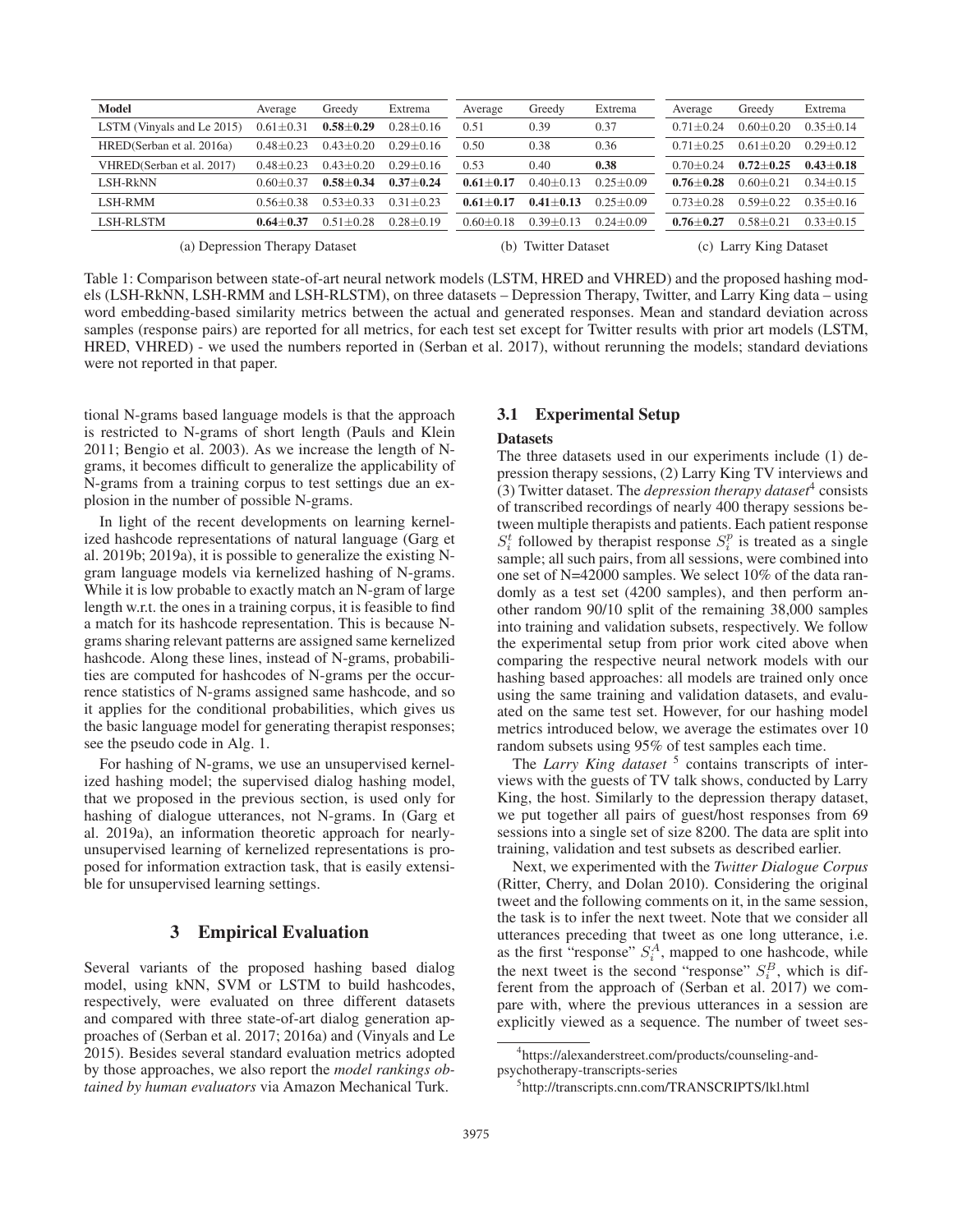|                        | <b>LSTM</b> | <b>HRED</b> | <b>VHRED</b> |      |      | LSH-RkNN LSH-RMM LSH-RLSTM |
|------------------------|-------------|-------------|--------------|------|------|----------------------------|
| Appropriate $(\%)$ 3.7 |             | 8.6         | 9.5          | 28.7 | 24.1 | 25 4                       |
| Diverse $(\% )$        | 0.7         | $Q_3$       |              |      |      | 41.1                       |

|  | (a) Depression Dataset |
|--|------------------------|
|  |                        |
|  |                        |

|                        | <b>LSTM</b> |      |     |      |      | <b>HRED VHRED LSH-RKNN LSH-RMM LSH-RLSTM</b> |
|------------------------|-------------|------|-----|------|------|----------------------------------------------|
| Appropriate $(\%)$ 5.3 |             | 3.9  | 5.3 | 31.7 | 25.6 | 28.3                                         |
| Diverse $(\%)$         | 3.3         | 13.3 | 0.0 | 36.7 | 10.0 | 36.7                                         |
| (b) Larry King Dataset |             |      |     |      |      |                                              |

Table 2: Human evaluation scores on (a) Depression dataset (900 test samples) and (b) Larry King dataset (180 test samples).

sions (each viewed as a separate sample, i.e.  $\{S_i^A, S_i^B\}$  pair<br>of responses) in training, validation, and test subsets are of responses), in training, validation, and test subsets are, respectively, 749060, 93633, and 93633.

#### Task

For all datasets, the task is to train a model on a set of training samples, i.e. response pairs  $(S_i^A, S_i^B)$ , where  $S_i^A$  is a response of person A followed by the corresponding response sponse of person A, followed by the corresponding response of a person B. Then each test sample is given as a response of person A, and the task is to generate the response of a person B.

#### Hashing Models

*Step 1: Representation Learning.* We evaluate three different hashing models: the first two, based on kernel locality sensitive hashing (KLSH) (Joly and Buisson 2011; Garg et al. 2019b), are called *LSH-RMM* and *LSH-RkNN*, and use, respectively, Max-Margin (SVM) classifier (with C=1 parameter) or  $kNN$  classifier  $(k=1)$ , to compute each hash function. The third model, *LSH-RLSTM*, uses LSTM for hash function computation. We use hashcode vectors of dimensionality H=100. For *LSH-RkNN* and *LSH-RMM*, we use as a reference set a random subset of M=300 samples from the training dataset, to reduce the computational complexity of training those models, but for *LSH-RLSTM* we use the whole training dataset as a reference set. Parameters *θ* for LSH models are obtained by maximizing the proposed MI LB criterion.

*Step 2: Hashcode prediction.* We now map all responses, of both participants A and B, in both training and test sets, to the corresponding hashcodes using one of the above hashcode-based representation models. Next, to predict the response hashcode of a person B given a hashcode of a person A, we train separate Random Forest (RF) classifiers (each containing 100 decision trees) for each hashcode bit (i.e. 100 such RF classifiers, since H=100).

*Step 3: Textual response generation.* Given a hashcode of a response inferred by RF classifier above, mapping it to an actual text can be performed in multiple ways; by default, we find a match of the generated hashcode in the set of all hashcodes corresponding to the person B responses in our training data as this approach is highly suitable for depression therapy like dialogues. In addition, we also provide human evaluation for generating new responses using the N-grams hashing based language model proposed in Sec. 2.4.

| Model           | MI LB (Shuffled)                | NMI LB     | HIA (Baseline)                    |
|-----------------|---------------------------------|------------|-----------------------------------|
| <b>LSH-RkNN</b> | $12.8 \pm 0.5$ (6.1 $\pm$ 0.2)  | 0.57(0.27) | $0.87 \pm 0.16$ (0.82 $\pm$ 0.18) |
| LSH-RMM         | $13.7 \pm 0.2$ (-1.0 $\pm$ 0.3) | 0.39(0.0)  | $0.68 \pm 0.10$ (0.59 $\pm$ 0.10) |
| LSH-RLSTM       | $20.3 \pm 0.3$ (10.6 $\pm$ 0.2) | 0.76(0.40) | $0.82 \pm 0.19$ (0.79 $\pm$ 0.21) |

(a) Depression Therapy Dataset

| Model            | MI LB (Shuffled)                | NMI LB     | HIA (Baseline)                    |
|------------------|---------------------------------|------------|-----------------------------------|
| <b>LSH-RkNN</b>  | $17.3 \pm 0.1 (9.1 \pm 0.1)$    | 0.75(0.40) | $0.85 \pm 0.18$ (0.81 $\pm$ 0.21) |
| <b>LSH-RMM</b>   | $23.4 \pm 0.2$ (11.2 $\pm$ 0.3) | 0.71(0.34) | $0.80 \pm 0.14$ (0.72 $\pm$ 0.16) |
| <b>LSH-RLSTM</b> | $41.9 \pm 0.1$ (24.3 $\pm$ 0.1) | 0.83(0.48) | $0.69 \pm 0.16$ (0.63 $\pm$ 0.16) |

(b) Twitter Dataset

| Model            | MI LB (Shuffled)                | NMI LB     | HIA (Baseline)                    |
|------------------|---------------------------------|------------|-----------------------------------|
| LSH-RkNN         | $9.4 \pm 0.3$ (5.1 $\pm$ 0.3)   | 0.63(0.34) | $0.91 \pm 0.14$ (0.89 $\pm$ 0.16) |
| LSH-RMM          | $22.4 \pm 0.9$ (4.5 $\pm$ 1.2)  | 0.62(0.13) | $0.69 \pm 0.11$ (0.59 $\pm$ 0.10) |
| <b>LSH-RLSTM</b> | $48.9 \pm 0.3$ (28.4 $\pm$ 0.5) | 0.80(0.47) | $0.62 \pm 0.10$ (0.54 $\pm$ 0.07) |
|                  |                                 |            |                                   |

(c) Larry King Dataset

Table 3: Hashcode models quality as measured by the alignment between the hashcodes of person A and person B responses (mutual information lower bound and its normalized version), as well as by the predictability of B's responses given A's response.

#### Baseline: Neural Network Dialog Generation Models

We compare our dialog generation method with the stateof-art *VHRED* approach of (Serban et al. 2017), as well as with the two other approaches, *HRED* (Serban et al. 2016a), and *LSTM* (Vinyals and Le 2015), also used as baselines in the VHRED paper. We adopt the same hyperparameter settings as those used in (Serban et al. 2017). For the Twitter dataset, we compare with the results presented in the above paper, while on the other two datasets, we train the above models ourselves. The vocabulary size for the input is set via grid search between values 1000 to 100000. The neural network structures are chosen by an informal search over a set of architectures and we set maximum gradient steps to 80, validation frequency to 500 and step-size decay for SGD is 1e-4.

#### Evaluation Metrics

*Embedding-based metrics.* We compare our methods with the state-of-art neural network approaches listed above using three word embedding-based topic similarity metrics *embedding average*, *embedding greedy*, and *embedding extrema* (Liu et al. 2016), adopted by (Serban et al. 2017). Following the prior art, we used Google News Corpus to train the embeddings. The mean and standard deviation statistics for each metric are computed over 10 runs of the experiment, as mentioned above.

*Human evaluation.* Using Amazon Mechanical Turk, we obtained model rankings from 108 human readers (annotators). For each test sample, we showed to the reader all responses produced the six models evaluated here, in random order for each instance, and without specifying which model produced which response. We asked the annotator to choose two most appropriate responses; then, for each model, we com-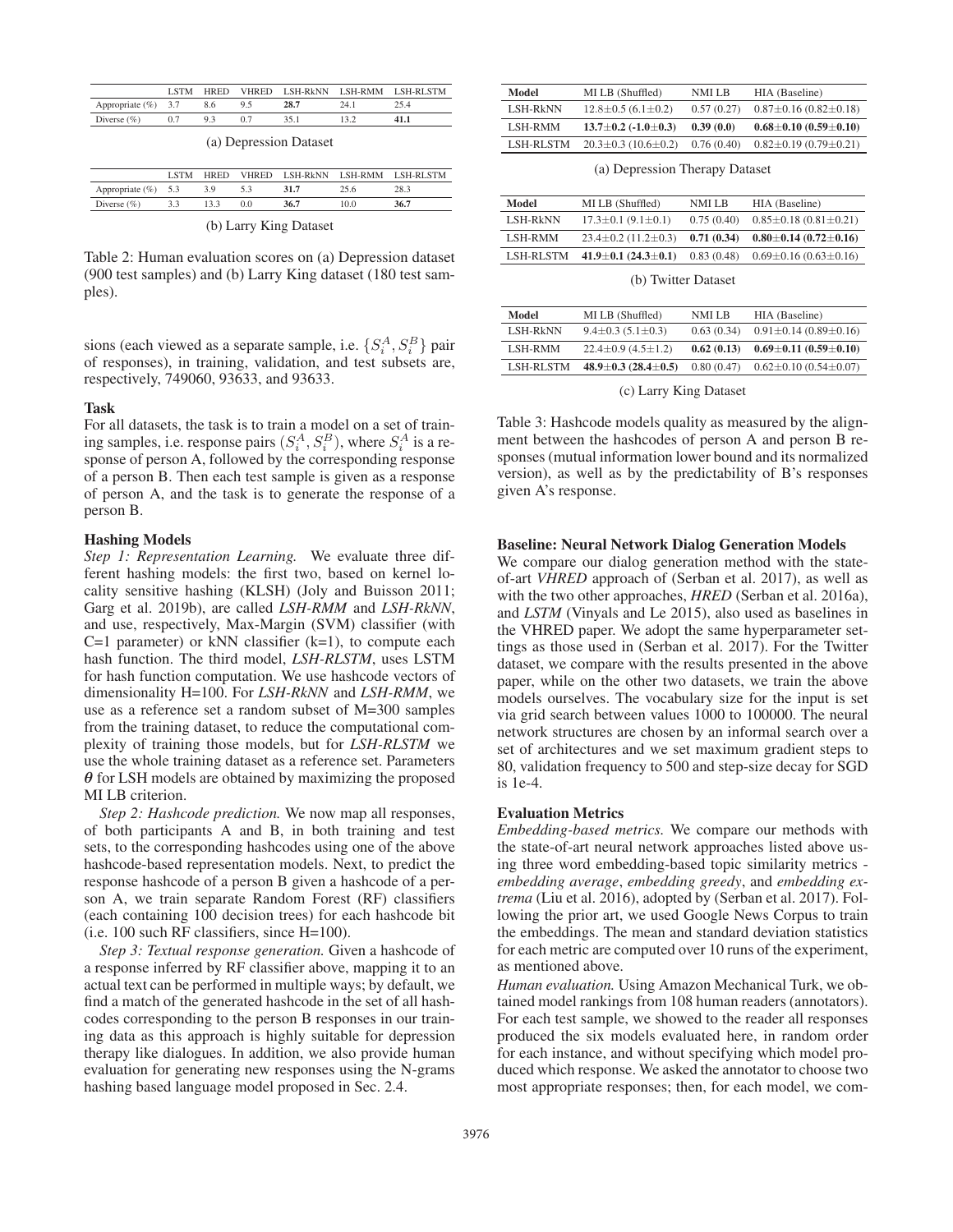|                        | <b>LSTM</b> | <b>HRED</b> | <b>VHRED</b> |      | LSH-RkNN LSH-RkNN-Gen |
|------------------------|-------------|-------------|--------------|------|-----------------------|
| Appropriate $(\%)$ 3.7 |             |             |              | 36.8 | 33.8                  |
| Diverse $(\% )$        | 0.0         | 4.0         | 40           | 80   | 12.0                  |

Table 4: Human evaluation scores on Depression dataset (300 test samples) for our generative hashing model (LSH-RkNN-Gen) w.r.t. the baseline models, and our response selection based hashing model (LSH-RkNN).

puted across all test samples the percent of the readers who voted for that model. Furthermore, in a separate session, we also asked the person which model produced the most diverse responses; in this case we listed the model's names and associated responses.

*Information-theoretic metrics.* The second group of metrics directly evaluates the quality of hashcodes obtained using our models. For each method, we will report the proposed MI lower bound (*MI LB*) from Theorem 1, as well as its normalized version (NMI LB). For each of the metrics, *higher values* mean better performance. We also report the *hashcode inference accuracy (HIA)*, i.e. the accuracy of predicting hashcode bits of response B using RF classifiers. We also obtain the baseline accuracy (*Baseline*), using a trivial classifier that always chooses the most-frequent class label.

#### 3.2 Results

### Computational Efficiency

First of all, we observed that *the hashing models are much more computationally efficient than the neural network approaches we compared with*: it takes from several days (for smaller datasets such as Depression therapy and Larry King dataset containing about 42,000 and 8,200 samples) to more than two weeks (on Twitter, with roughly 749,000 samples) to train a neural network model, even on a 1000-core GPU, whereas an LSH model is typically optimized within several hours (e.g., less than 5-6 hours for Twitter), on a 16-core CPU.

#### Embedding-based Metrics

Table 1 summarizes performance of all methods with respect to the embedding-based metrics, with the best results for each metric/column shown in boldface. Overall, the proposed hashing approaches are quite competitive with the neural net methods in terms of those metrics as well: on all three datasets, our LSH methods always outperform their competitors in terms of the *average* similarity metric (which is the most intuitive among the three metrics in terms of reflecting the topic similarity between the true and systemgenerated responses); moreover, our methods also achieve best performance w.r.t. the *greedy* metric on Twitter dataset, and w.r.t. *extrema* metric on the Depression dataset.

#### Human Evaluation

We also performed an extensive human evaluation of the dialog generation quality (as described earlier in section 5.1), on two relatively smaller datasets, Depression and Larry King. The results are shown in Table 2a and 2b, respectively. *The hashcode-based approaches considerably outperform the neural net models, by one-two orders of mag-* *nitude, in terms of the responses being both more appropriate and more diverse*6. Amongst the three hashing models, LSH-RkNN seem to be performing the best.

Further, we performed another human evaluation of LSH-RkNN, for a comparison between response generation vs response selection, and their comparison w.r.t. the baseline neural models. As we observe in Tab. 4, both response selection and response generation seem to give equally good responses in terms of appropriateness, and significantly outperform the neural baselines. Low diversity of generated responses remains an issue, as also known to be the case for neural models.

#### Information-theoretic Metrics

Next, we took a deep dive into evaluation of hashing approaches with respect to how well they actually model the alignment between the responses; the results are summarized in Table 3, presenting the mutual information lower bound (MI LB), normalized MI LB, and hashcode inference accuracy (HIA) as discussed before; note that besides presenting chance-level baseline classifier accuracy (i.e., selecting the most-frequent class), we also present a similar baseline for MI LB and NMI LB metrics, using randomly permuted (shuffled) pairings between responses of person A and person B. We now look at the difference between each metric and its corresponding baseline, shown in parenthesis, and highlight the largest, most significant differences between the means of both metrics in boldface.

Overall, *LSH-RMM* method appear to be the best on all datesets in terms of most significant improvement over the baseline in terms of normalized MI LB and prediction accuracy, although *LSH-RLSTM* is the best in term of the raw MI LB on Twitter and Larry King datasets.

# 4 Related Work

Therapy chatbots, such as Woebot (Fitzpatrick, Darcy, and Vierhile 2017) and similar systems, are becoming increasingly popular; however, these agents have limited ability to understand free text and have to resort to a fixed set of preprogrammed responses to choose from (Di Prospero et al. 2017; Ly, Ly, and Andersson 2017; Schroeder et al. 2018; Morris et al. 2018; Hamamura et al. 2018).

For dialogue modeling in general domains, several recently proposed neural network based approaches are considered state-of-art (Serban et al. 2016b; 2017; Zhao, Lee, and Eskenazi 2018; Tao et al. 2018; Li et al. 2019). However, those approaches usually require very large training datasets, unavailable in many practical applications; furthermore, they are not typically explored in dialogue settings such as therapy including very long responses (up to tens of thousands of words). Also, evaluating the effectiveness of the therapist's response requires some notion of relevance (e.g., mutual information) which goes beyond the standard measures of its semantic features (Papineni et al. 2002; Liu et al. 2016; Li and Jurafsky 2017; Lowe et al. 2017).

Unlike task-driven dialogue (Zhai and Williams 2014; Wen et al. 2017; Althoff, Clark, and Leskovec 2016; Lewis

<sup>6</sup> See several examples in the extended version.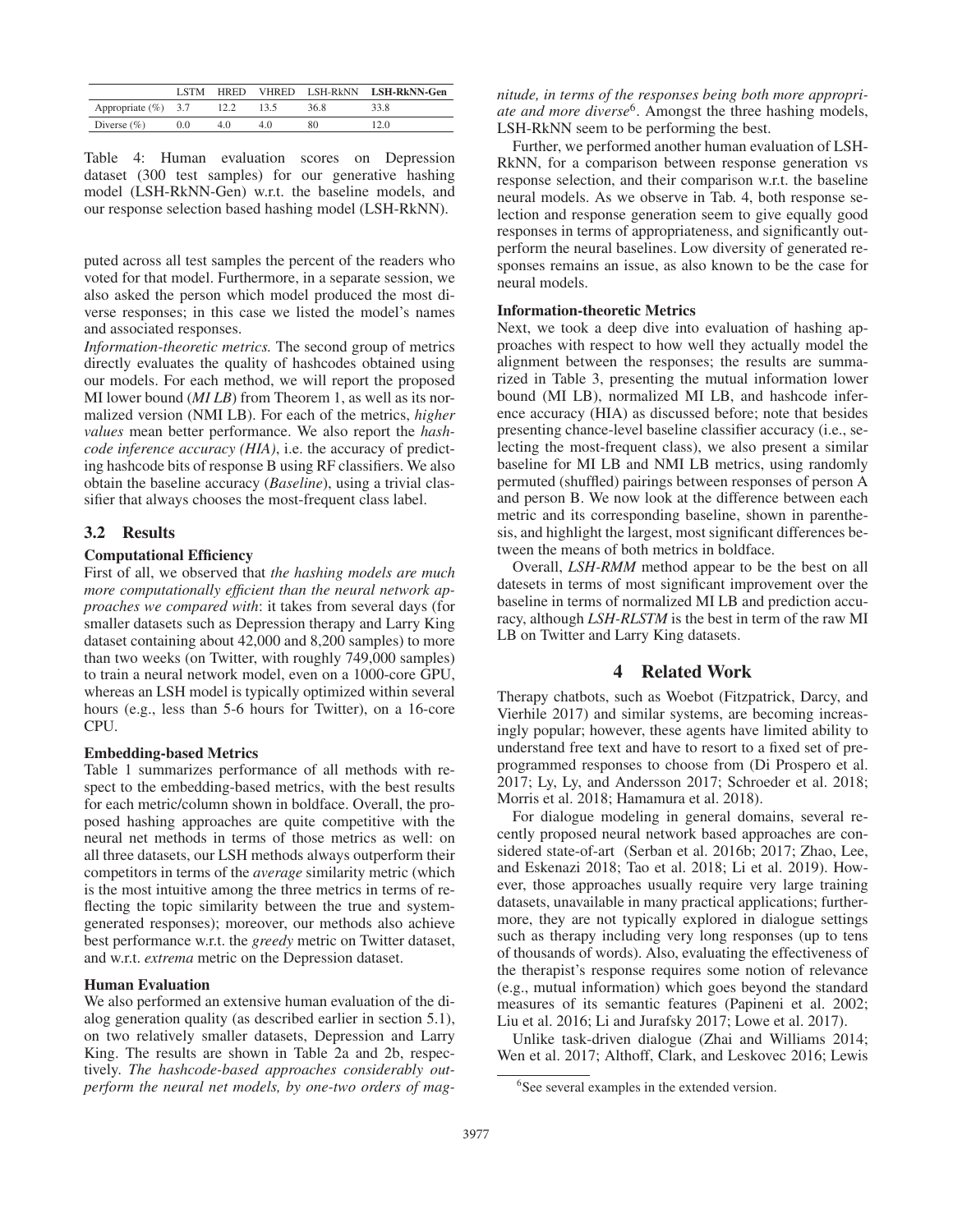et al. 2017; He et al. 2018), an immediate response quality metric may not be available in our settings, since the effect of therapy is harder to evaluate and multiple sessions are often required to achieve the desired outcome. Attention to specific parts of the response, as well as background knowledge, explored in neural network based dialogue modeling (Kosovan, Lehmann, and Fischer 2017) can be helpful in therapeutic dialogues; those aspects are, to some extent, implicitly captured by learning the hashing models.

In (He et al. 2018), an approach is presented to a taskdriven (e.g., negotiation) dialogue which consists in mapping a response to an ordered list of rules, where each rule represents a task-specific intent; this does not apply to our more open-ended dialogues without the specific tasks.

Finally, there are multiple approaches for estimating mutual information from data (Kraskov and Grassberger 2004; Koeman and Heskes 2014). However, these estimators are highly expensive in high-dimensional settings, and can be quite inaccurate when the number of samples is small. There is a recent approach of neural estimation of mutual information on two high dimensional continuous variables, though not applicable to discrete variables like hashcodes (Belghazi et al. 2018). For discrete variables, theoretical analysis has been limited to one dimensional case (Jiao et al. 2017).

### 5 Conclusions

This paper introduces a novel approach to dialogue modeling where responses of both participants are represented by kernelized hashcodes. Furthermore, a novel lower bound on Mutual Information is derived and used as a hascodebased model-selection criterion in order to facilitate a better alignment in collaborative dialogue, as well as predictability of responses. Our empirical results consistently demonstrate superior performance of the proposed approach over stateof-art neural network dialogue models in terms of both computational efficiency and response quality. For next steps, we plan to further improve the approach by choosing a better response from a larger corpus, implement more sophisticated hashcode-to-text generative models, and extend the model to the dynamics of a dialogue beyond immediate responses. Additionally, we will exploit the vast literature on operationalized assessment of several psychological qualities such as the Beck Depression (Beck AT 1961) and Beck Anxiety (Beck AT 1988) Inventories, as well as features of dialogue such as the Working Alliance Inventory (Horvath 1986), in order to derive better hashcode representations and predictive models. In this sense, we expect that the lessons learned in richly evaluated therapy sessions can be extrapolated, mutatis mutandis, beyond the realm of mental health.

# References

Althoff, T.; Clark, K.; and Leskovec, J. 2016. Large-scale analysis of counseling conversations: An application of natural language processing to mental health. *TACL*.

Beck AT, Ward CH, M. M. M. J. E. J. 1961. An inventory for measuring depression. *Arch. Gen. Psychiatry*.

Beck AT, Epstein N, B. G. S. R. 1988. An inventory for mea-

suring clinical anxiety: Psychometric properties. *Journal of Consulting and Clinical Psychology*.

Belghazi, M. I.; Baratin, A.; Rajeswar, S.; Ozair, S.; Bengio, Y.; Courville, A.; and Hjelm, R. D. 2018. Mine: mutual information neural estimation. *In Proc. of ICML*.

Bengio, Y.; Ducharme, R.; Vincent, P.; and Jauvin, C. 2003. A neural probabilistic language model. *Journal of machine learning research*.

Bordin, E. S. 1979. The generalizability of the psychoanalytic concept of the working alliance. *Psychotherapy: Theory, research & practice*.

Di Prospero, A.; Norouzi, N.; Fokaefs, M.; and Litoiu, M. 2017. Chatbots as assistants: an architectural framework. In *Proc of the 27th Annual Intl Conf on Computer Science and Software Engineering*. IBM Corp.

Fitzpatrick, K.; Darcy, A.; and Vierhile, M. 2017. Delivering Cognitive Behavior Therapy to Young Adults With Symptoms of Depression and Anxiety Using a Fully Automated Conversational Agent (Woebot): A Randomized Controlled Trial. *JMIR Mental Health*.

Gao, S.; Ver Steeg, G.; and Galstyan, A. 2015. Efficient estimation of mutual information for strongly dependent variables. In *AISTATS*.

Garg, S.; Galstyan, A.; Ver Steeg, G.; and Cecchi, G. 2019a. Nearly-unsupervised hashcode representations for relation extraction. In *Proc. of EMNLP*.

Garg, S.; Galstyan, A.; Ver Steeg, G.; Rish, I.; Cecchi, G.; and Gao, S. 2019b. Kernelized hashcode representations for relation extraction. In *Proc. of AAAI*.

Grauman, K., and Fergus, R. 2013. Learning binary hash codes for large-scale image search. *Machine learning for computer vision*.

Hamamura, T.; Suganuma, S.; Ueda, M.; Mearns, J.; and Shimoyama, H. 2018. Standalone effects of a cognitive behavioral intervention using a mobile phone app on psychological distress and alcohol consumption among japanese workers: Pilot nonrandomized controlled trial. *JMIR Mental Health*.

Haussler, D. 1999. Convolution kernels on discrete structures. Technical report.

He, H.; Chen, D.; Balakrishnan, A.; and Liang, P. 2018. Decoupling strategy and generation in negotiation dialogues. In *Proc. of EMNLP*.

Horvath, A. O., G. L. 1986. *The development of the Working Alliance Inventory: A research handbook*.

Jiao, J.; Venkat, K.; Han, Y.; and Weissman, T. 2017. Maximum likelihood estimation of functionals of discrete distributions. *IEEE Transactions on Information Theory*.

Joly, A., and Buisson, O. 2011. Random maximum margin hashing. In *CVPR*.

Koeman, M., and Heskes, T. 2014. Mutual information estimation with random forests. In *ICONIP*.

Kosovan, S.; Lehmann, J.; and Fischer, A. 2017. Dialogue response generation using neural networks with attention